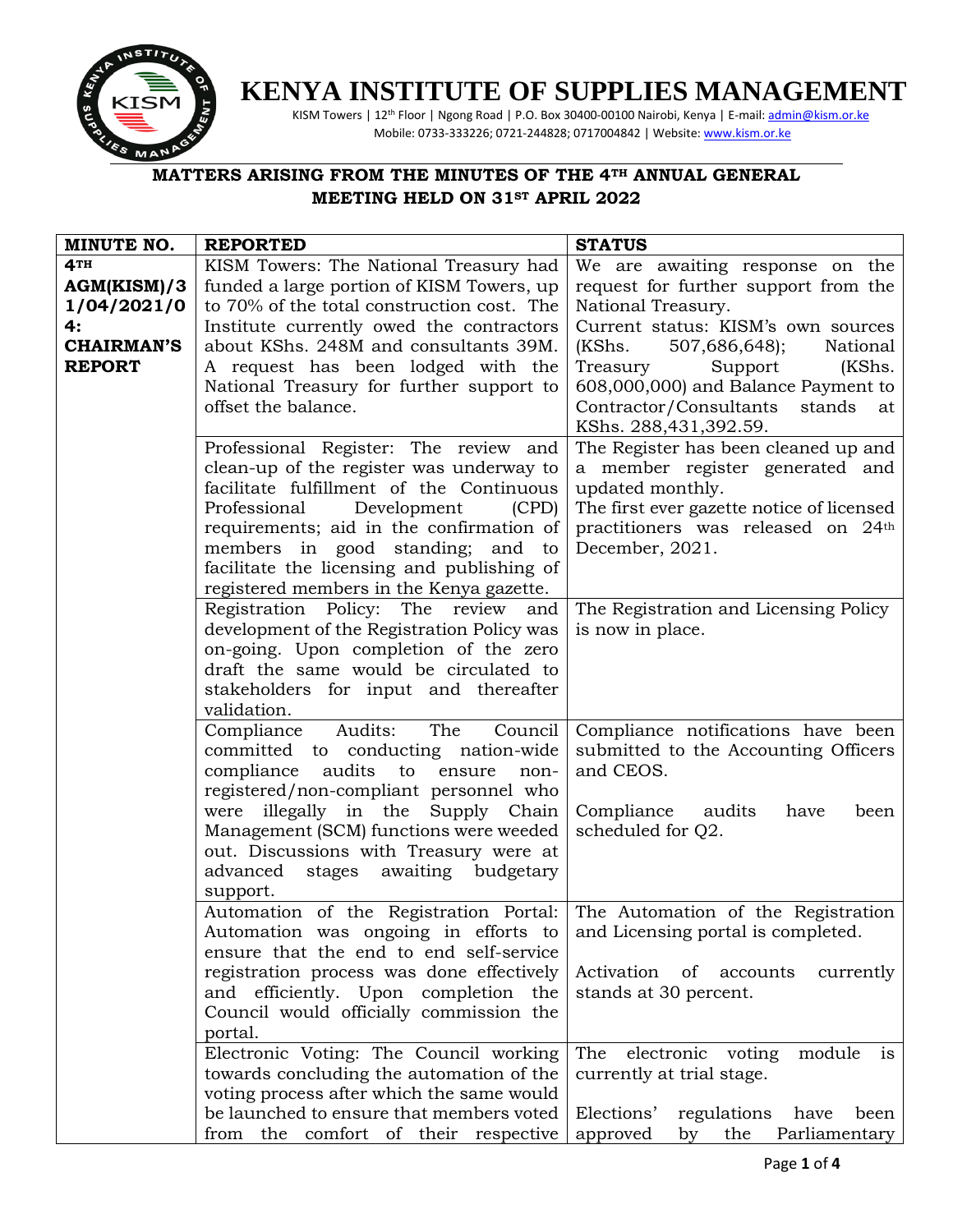| locations without the inconvenience of      | Committee and have been submitted               |
|---------------------------------------------|-------------------------------------------------|
| country-wide travel. The legislative review | to the Attorney General for finalization        |
| of the said process was underway.           | and gazettement.                                |
| The Disciplinary Policy and Procedures      | Disciplinary Policy and Procedures,             |
| had been printed and would be made          | Code of conduct and standards and               |
| available to members.                       | guidelines have been implemented                |
|                                             | and fully operationalized.                      |
|                                             |                                                 |
|                                             | Delivery and publication of the 1 <sup>st</sup> |
|                                             | judgement under the Disciplinary                |
|                                             | Committee shall be posted on the                |
|                                             | website.                                        |
|                                             |                                                 |
|                                             |                                                 |
|                                             | Sensitization of the<br>disciplinary            |
|                                             | instruments to be carried out in Q2 of          |
|                                             | 2022 during the membership fora.                |
|                                             |                                                 |
|                                             | Development of the Investigation's              |
|                                             | manual is currently underway.                   |
| PR and Communications Policy: The           | The PR and Communications Policy is             |
| Institute was in the process of engaging a  | work in progress.                               |
| PR & Communications' agency to enhance      |                                                 |
| the publicity of the Institute and          |                                                 |
| profession. The agency would assist in      |                                                 |
| coming up with an effective PR and          |                                                 |
| Communications Policy that would be part    |                                                 |
| of the overall brand strategy.              |                                                 |
| KISM Service Charter and Member Service     | The draft Service Charter has been              |
| Centre. The service charter had been        | developed and the Member Service                |
| developed to improve the level of service   | Centre is currently being worked on.            |
| delivery and would be used to outline the   |                                                 |
| standards the Institute promised to         |                                                 |
| uphold when dealing with members and all    |                                                 |
| stakeholders.<br>other<br>To<br>support     |                                                 |
| implementation of the service charter, the  |                                                 |
| Institute was working on operationalizing   |                                                 |
| the Member Service Centre (using the        |                                                 |
| Huduma Centre approach) to cater for        |                                                 |
| member needs and a complaint register       |                                                 |
| with an escalation mechanism.               |                                                 |
| On KISM re-branded Membership Cards:        | Partnership with the National bank              |
| The<br>newly<br>improved<br>re-branded      | was halted. Other alternatives are              |
|                                             | being pursued as value adds to the              |
| membership card with value adds was         |                                                 |
| launched in December 2020. Logistical       | membership cards.                               |
| challenges by the Institute's<br>service    |                                                 |
| provider had caused delays in printing and  |                                                 |
| dispatching the cards to members. This      |                                                 |
| however was being resolved and members      |                                                 |
| should would their cards the soon.          |                                                 |
| Creation of Customer Service Centre: The    | Staff have been trained on Customer             |
| Council had approved re-organization of     | service and culture change practice.            |
| the current reception to reflect a truly    | The customer service desk has been              |
| Customer Centric Service Centre.<br>The     | equipped with a modern call center.             |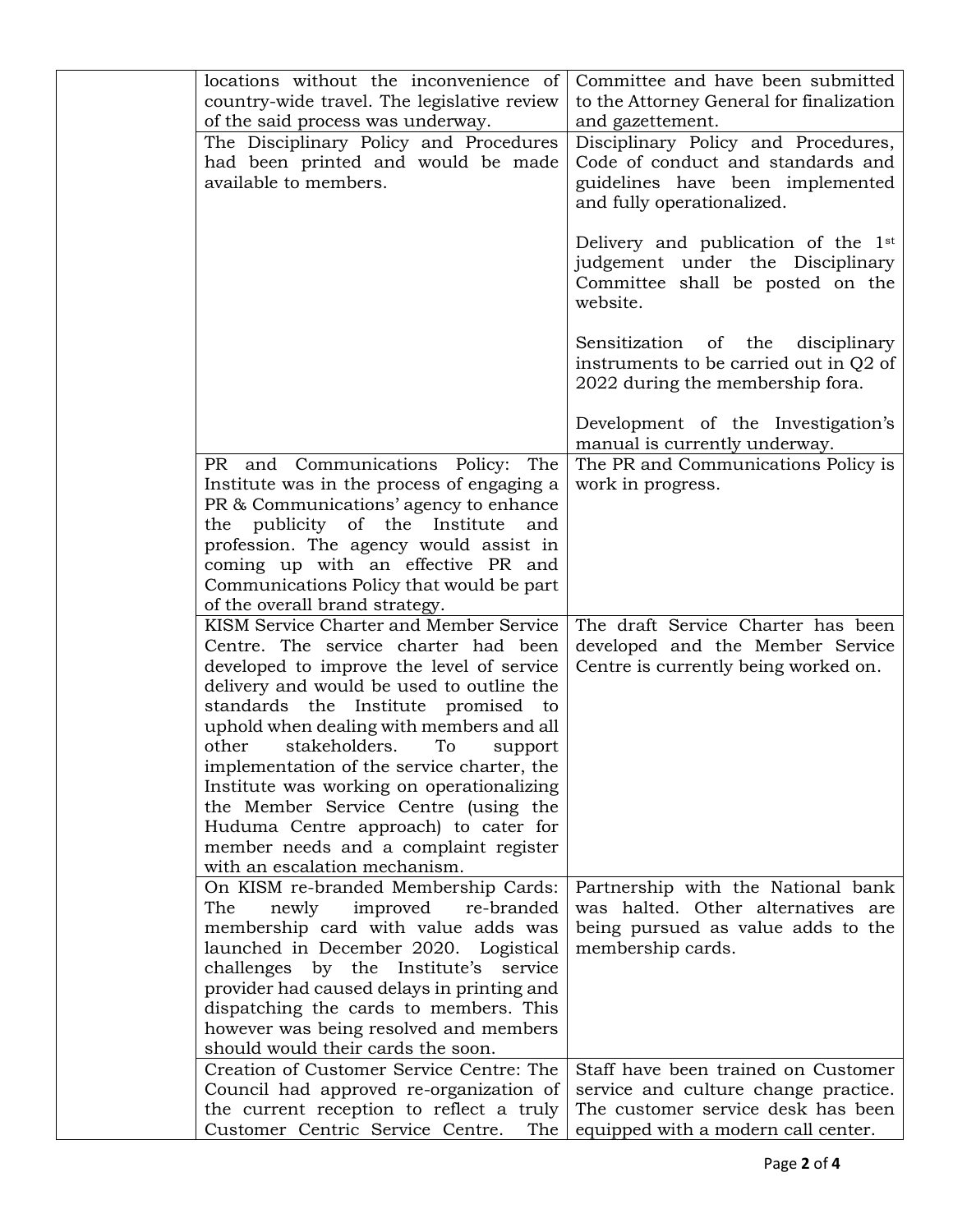| area was being re-designed to take the<br>form of the 'Huduma Centre' service<br>provision outlook. The telephone service<br>had also been transformed into a call-                                                                                                                                                                                                                                                                                                                                                                                               |                                                                                                                                             |
|-------------------------------------------------------------------------------------------------------------------------------------------------------------------------------------------------------------------------------------------------------------------------------------------------------------------------------------------------------------------------------------------------------------------------------------------------------------------------------------------------------------------------------------------------------------------|---------------------------------------------------------------------------------------------------------------------------------------------|
| centre.<br><b>KISM</b><br>Mentorship,<br>Coaching<br>and<br>(KMCIP):<br>The<br>Internship<br>program<br>Welfare Committee<br>Membership<br>and<br>through the secretariat was developing the<br>KISM<br>Mentorship,<br>Coaching<br>and<br>Internship Program (KMCIP) with an aim<br>to inculcating a culture of continuous SCM<br>career improvement helping them become                                                                                                                                                                                          | Mentorship,<br>The<br>Coaching<br>and<br>Internship Policy (KMCIP) has been<br>developed and launched.                                      |
| supply chain experts.<br>Professional Indemnity and Benevolent<br>Fund:<br>The<br>Secretariat<br>had<br>been<br>undertaking benchmarking exercises and<br>gathering relevant information to identify a<br>suitable benevolent cover provider. The<br>Institute was working with Wanunuzi<br>Sacco to find a working formula that would<br>accommodate all members for ease of<br>managing the portfolio. A Goggle form had<br>been shared with members to establish                                                                                               | The Benevolent fund has been set up<br>operationalized<br>and<br>under<br>the<br>Wanunuzi Sacco.                                            |
| existing needs.<br>Regional Chapters: KISM Mashinani: Four<br>Regional Chapters had been launched with<br>well constituted Chapter Leads and<br>Teams. The aim was to devolve KISM<br>Member services to the ground level, carry<br>Regional Chapters' engagement<br>out<br>forums, network and share knowledge at<br>local level in cognizance of each region's<br>context and culture, with KISM's mandate<br>in mind. Regional Chapter Policy and<br>Procedures' Manual was being developed<br>to ensure long-term sustainability of the<br><i>initiative.</i> | The draft Regional Chapter Policy has<br>been developed and is awaiting<br>member sensitization and validation<br>in Q2 2022.               |
| A collaborative partnership with licensed<br>firms had been drawn with a view of<br>running joint trainings and consultations<br>in the region and beyond.                                                                                                                                                                                                                                                                                                                                                                                                        | Professional Standards, CPD policies<br>and accredited trainers developed and<br>approved.                                                  |
| The council embarked on a Human<br>Resource(HR) Consultancy to review the<br>Human<br>Resources<br>Instruments,<br>undertake a Human Resources Files audit<br>and a skills audit, in the months of April<br>to September 2020. The aim was to<br>undertake a comprehensive organizational<br>review to realign the current Human<br>Resource requirements with the matching,<br>and needed HR Skills at the Institute.                                                                                                                                            | The Instruments have been submitted<br>to the State Corporations Advisory<br>Committee (SCAC). The Institute is<br>awaiting their feedback. |